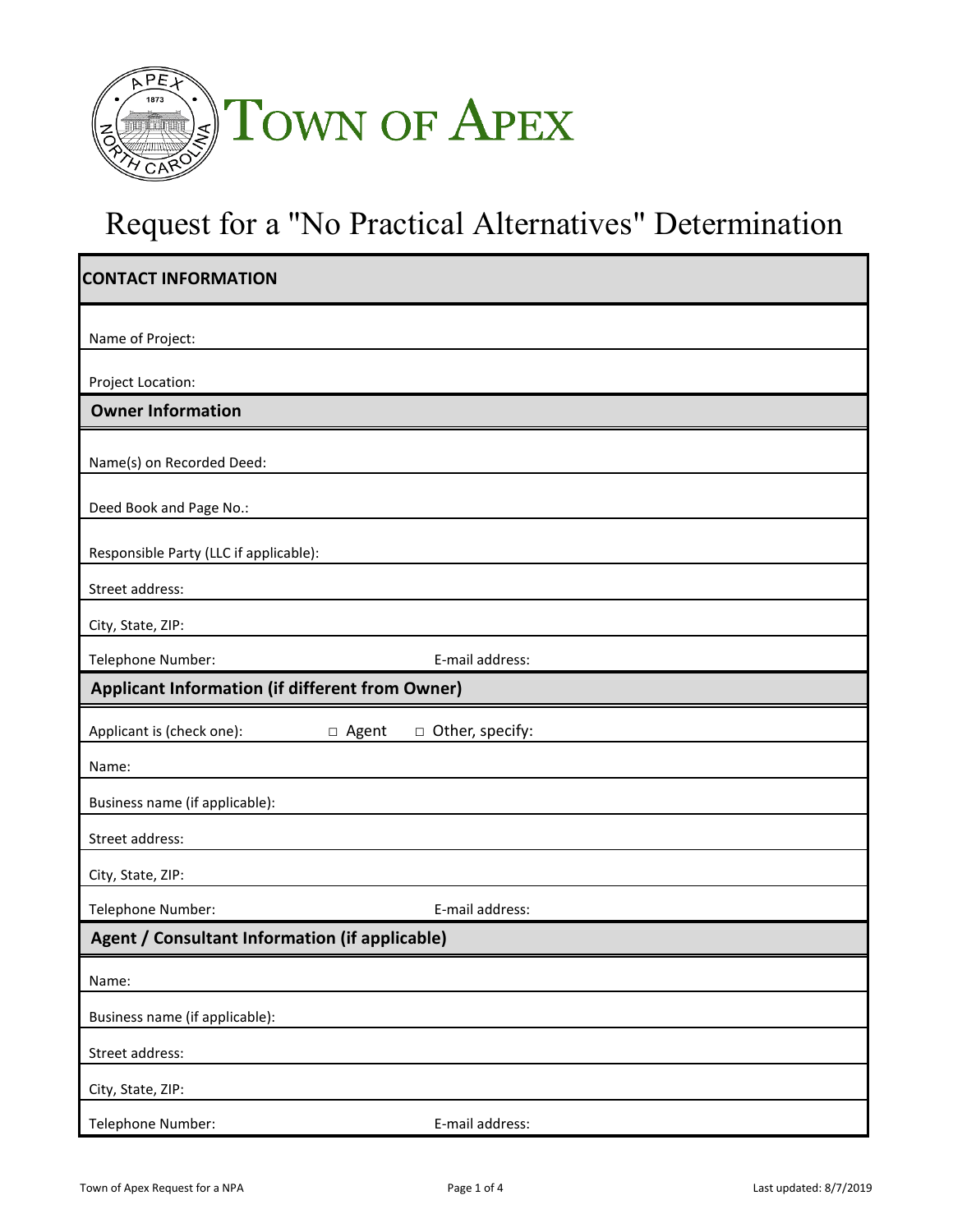| <b>PROJECT INFORMATION</b>                                                                                                                                                                                                  |            |                        |              |           |
|-----------------------------------------------------------------------------------------------------------------------------------------------------------------------------------------------------------------------------|------------|------------------------|--------------|-----------|
| Property ID / PIN:                                                                                                                                                                                                          |            | Property size (acres): |              |           |
| <b>Watershed Data</b>                                                                                                                                                                                                       |            |                        |              |           |
| <b>Watershed Protection Overlay District:</b>                                                                                                                                                                               |            | $\Box$ Primary         | □ Secondary  |           |
| River basin:                                                                                                                                                                                                                | □ Neuse    |                        | □ Cape Fear  |           |
| Jordan Lake watershed:                                                                                                                                                                                                      | $\Box$ Yes |                        | $\Box$ No    |           |
| Nearest body of water:                                                                                                                                                                                                      |            |                        |              |           |
| <b>Project Description</b>                                                                                                                                                                                                  |            |                        |              |           |
| List the total estimated linear footage of all existing streams (intermittent and perennial) on the property:<br>Explain the project purpose and describe construction techniques to be used (including type of equipment): |            |                        |              |           |
| <b>Jurisdictional Determinations</b>                                                                                                                                                                                        |            |                        |              |           |
| Have jurisdictional wetland or stream determinations by the<br>USACE, DEQ, or the Town been obtained for this property?                                                                                                     |            | $\Box$ Yes             | $\Box$ No    | □ Unknown |
| If yes, who delineated the jurisdictional areas?<br>Name (if known):                                                                                                                                                        |            | □ Agency<br>□ Other:   | □ Consultant |           |
| If yes, list the dates of the USACE jurisdictional determinations or DEQ or Town determinations and attach documentation:                                                                                                   |            |                        |              |           |
| <b>Project History</b>                                                                                                                                                                                                      |            |                        |              |           |
| Have permits or certifications been obtained for this project<br>(including all prior phases) in the past?                                                                                                                  |            | $\Box$ Yes             | $\Box$ No    | □ Unknown |
| If yes, explain:                                                                                                                                                                                                            |            |                        |              |           |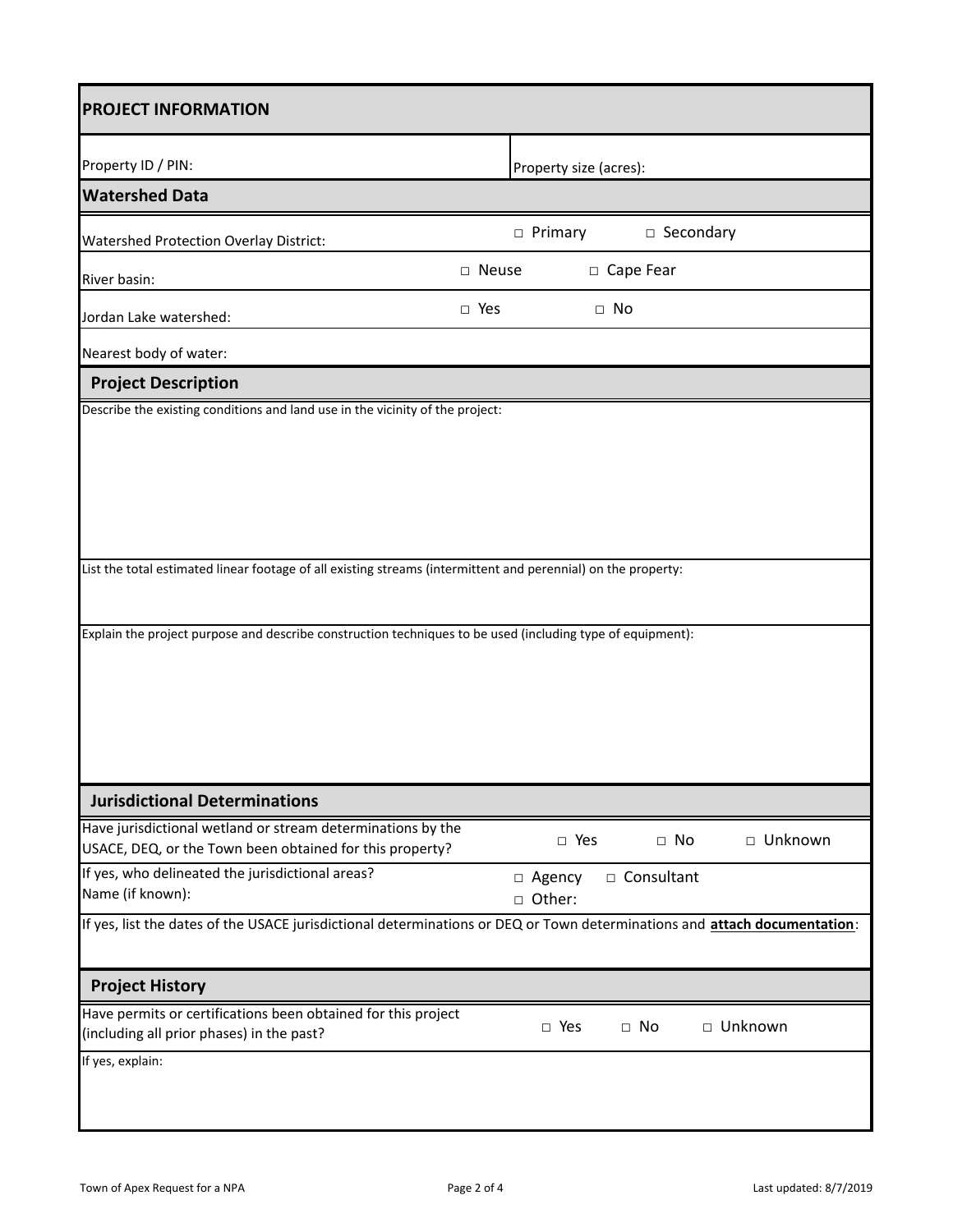## **BUFFER IMPACTS**

## **Impacts Summary**

Please list all buffer impacts as a line item below. (If any impacts require mitigation, then the Mitigation section of this application must be submitted.)

| Buffers impacted (check all that apply): |                          | □ Neuse                        | □ Jordan Lake      | □ Town of Apex                               |                                     |
|------------------------------------------|--------------------------|--------------------------------|--------------------|----------------------------------------------|-------------------------------------|
| <b>Stream name</b>                       | <b>Reason for impact</b> | <b>Mitigation</b><br>required? | (tf <sup>2</sup> ) | Zone 1 impact   Zone 2 impact  <br>$(tft^2)$ | Zone 3 impact<br>(tf <sup>2</sup> ) |
|                                          |                          | $\Box$ Yes $\Box$ No           |                    |                                              |                                     |
|                                          |                          | $\Box$ Yes $\Box$ No           |                    |                                              |                                     |
|                                          |                          | $\Box$ Yes $\Box$ No           |                    |                                              |                                     |
|                                          |                          | $\Box$ Yes $\Box$ No           |                    |                                              |                                     |
|                                          |                          | $\Box$ Yes $\Box$ No           |                    |                                              |                                     |
|                                          |                          | $\Box$ Yes $\Box$ No           |                    |                                              |                                     |
|                                          |                          | $\Box$ Yes $\Box$ No           |                    |                                              |                                     |
|                                          |                          | $\Box$ Yes $\Box$ No           |                    |                                              |                                     |
|                                          |                          | $\Box$ Yes $\Box$ No           |                    |                                              |                                     |
|                                          |                          | $\Box$ Yes $\Box$ No           |                    |                                              |                                     |
|                                          |                          | $\Box$ Yes $\Box$ No           |                    |                                              |                                     |
|                                          |                          | $\Box$ Yes $\Box$ No           |                    |                                              |                                     |
|                                          |                          | <b>Total buffer impact:</b>    |                    |                                              |                                     |

# **Mapping**

Attach an overall map:

- Showing the extent of the project and all riparian buffers on site.
- Calling out each individual buffer impact listed in the table above.

Attach a map of each individual impact:

- Include shading of impact areas by zone (provide a legend for clarity).
- Call out the total area (SF) of each impact by zone.